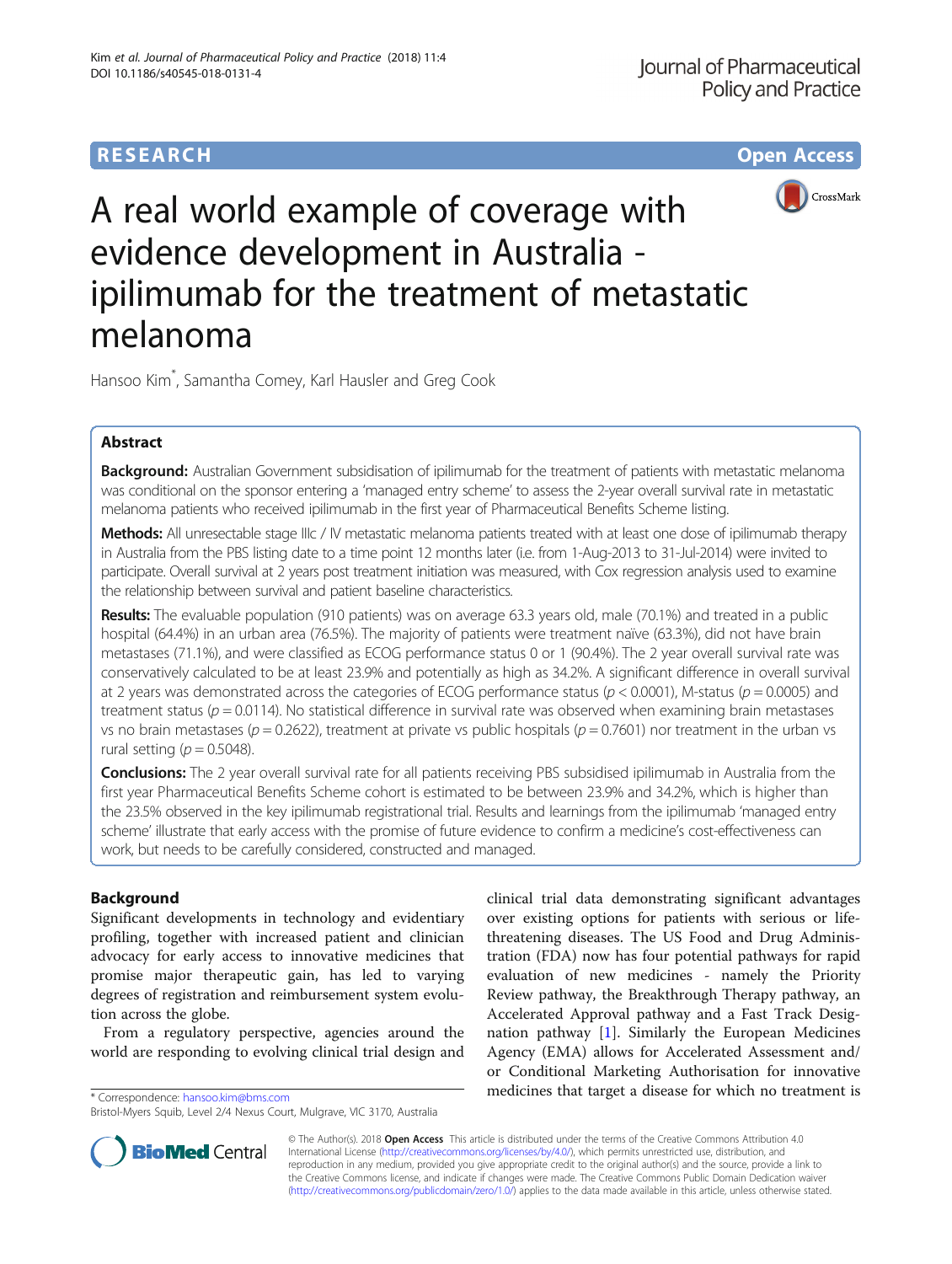<span id="page-1-0"></span>available or that provide patients with a major therapeutic advantage over existing therapies [\[2](#page-7-0)].

In Australia, reform to the regulatory process to allow earlier registration in some circumstances is currently being implemented. A review of Medicines and Medical Devices Regulation (MMDR review) was announced by the Australian Government in October 2014 and undertaken by an Expert Panel through 2015 [\[3](#page-7-0)]. The MMDR review noted the increasing globalisation of the pharmaceutical and medical devices industries and the rapid pace of innovation, and accordingly made a number of recommendations as to how to position the Australian Therapeutics Goods Administration (TGA) to respond to these trends in the future. One such recommendation related to potential expedited pathways for the registration of new medicines in certain circumstances (Priority Review and Provisional Approval pathways). While it has been mooted that these expedited pathways could allow medicines to reach Australian patients up to 2 years earlier than under the current framework, this would only be possible if the Australian reimbursement system aligned with the TGA on how to deal with the likely increase in clinical (& economic) uncertainty attached to the Provisional Approval pathway. To not do so risks the gap between TGA registration and Pharmaceutical Benefits Scheme (PBS) reimbursement lengthening.

The PBS has been a pivotal component of Australia's healthcare system since 1948, providing affordable access to necessary and lifesaving medicines for all Australians. While the PBS has attracted both controversy and scrutiny, it has served the Australian community well, often cited globally as the gold standard with respect to provision of universal access to medicines [\[4,](#page-7-0) [5\]](#page-7-0). System evolution in response to medical and economic challenges has been the key to the success and longevity of the PBS over the last seven decades. While a relatively recent process change to allow for regulatory and reimbursement review to be conducted in parallel has reduced the gap between TGA registration and PBS listing [\[6](#page-7-0)], a PBS system capable of dealing with greater clinical and/ or economic uncertainty will be required in order to align with the greater demand for early access to medicines and the evolving clinical trial model and regulatory systems.

Coverage with evidence development (CED) is one such policy option that may need to be adopted more consistently and aligned to the TGA Provisional Approval pathway, in order to truly facilitate earlier PBS access to vital medicines in Australia.

Trueman et al. [\[7\]](#page-7-0) define CED as "restricted coverage for a new technology in parallel with targeted research where the stated goal of the research or data collection is to provide definitive evidence for the clinical or cost-effective impact of the new technology". While CED has existed as a concept for over two decades, it must be noted that uptake and success of previous CED programs is varied. Differences across disease areas, medicines and clinical / economic uncertainties has seen CED study design, outcomes, and the application of conditions remain neither straightforward nor standardised [[8](#page-7-0), [9\]](#page-7-0).

While the first publically acknowledged example of CED in Australia was specific to bosentan for the treatment of pulmonary arterial hypertension in 2004 [\[10](#page-7-0)] a formal mechanism for PBS reimbursement with the promise of future data was not introduced until January 2011. Initially termed Managed Entry Scheme (MES) and now referred to as Managed Access Program (MAP) [[11,](#page-7-0) [12\]](#page-7-0). Only a small number of medicines have been identified as potential candidates  $[Table 1]$  – and none to date have publically reported on the benefits, risks and learnings of such arrangements.

Ipilimumab is one medicine that listed on the PBS via a MES arrangement. This paper focuses on providing details and experiences from the ipilimumab MES in an effort to add to the current debate as to how best to provide Australian patients earlier access to innovative medicines in areas of high clinical need.

Ipilimumab, a monoclonal antibody that works to activate the immune system by targeting CTLA-4  $[13]$  $[13]$  $[13]$ , was the first

| Medicine <sup>a</sup>                                         | MES                                                                                                                                                                |
|---------------------------------------------------------------|--------------------------------------------------------------------------------------------------------------------------------------------------------------------|
| Ipilimumab for metastatic melanoma (2012)                     | • Pay for performance with rebates payable should 2 year overall survival rates in real world clinical<br>practice in Australia not align with clinical trial data |
| Ivacaftor for cystic fibrosis (2014)                          | • Pay for performance with rebates applicable for patients subsequently assessed as non-responders                                                                 |
| Eculizumab for atypical haemolytic uraemic<br>syndrome (2014) | • Pay for performance with rebates applicable for patients who do not achieve an agreed clinical<br>outcome over an agreed time periods                            |
| Trametinib for metastatic melanoma (2014)                     | . Pay for performance with rebates applicable should trametinib fail to deliver claimed benefits                                                                   |
| Crizotinib for non-small cell lung cancer (2014)              | • Pay for performance with rebates applicable should crizotinib fail to deliver claimed benefits                                                                   |
| Pembrolizumab for metastatic melanoma (2015)                  | • PBS list with provision for future clinical trial evidence to support a potential price increase                                                                 |
|                                                               | Nivolumab for non-small cell lung cancer (2016) · PBS list with provision of future evidence to confirm effectiveness of nivolumab in NSCLC patients               |

Table 1 Medicines identified as potential MES candidates since introduction of formal MES policy in January-2011 [\[35\]](#page-8-0)

≥75 years of age

<sup>a</sup>Medicines considered by the PBAC between January 2011 and November 2016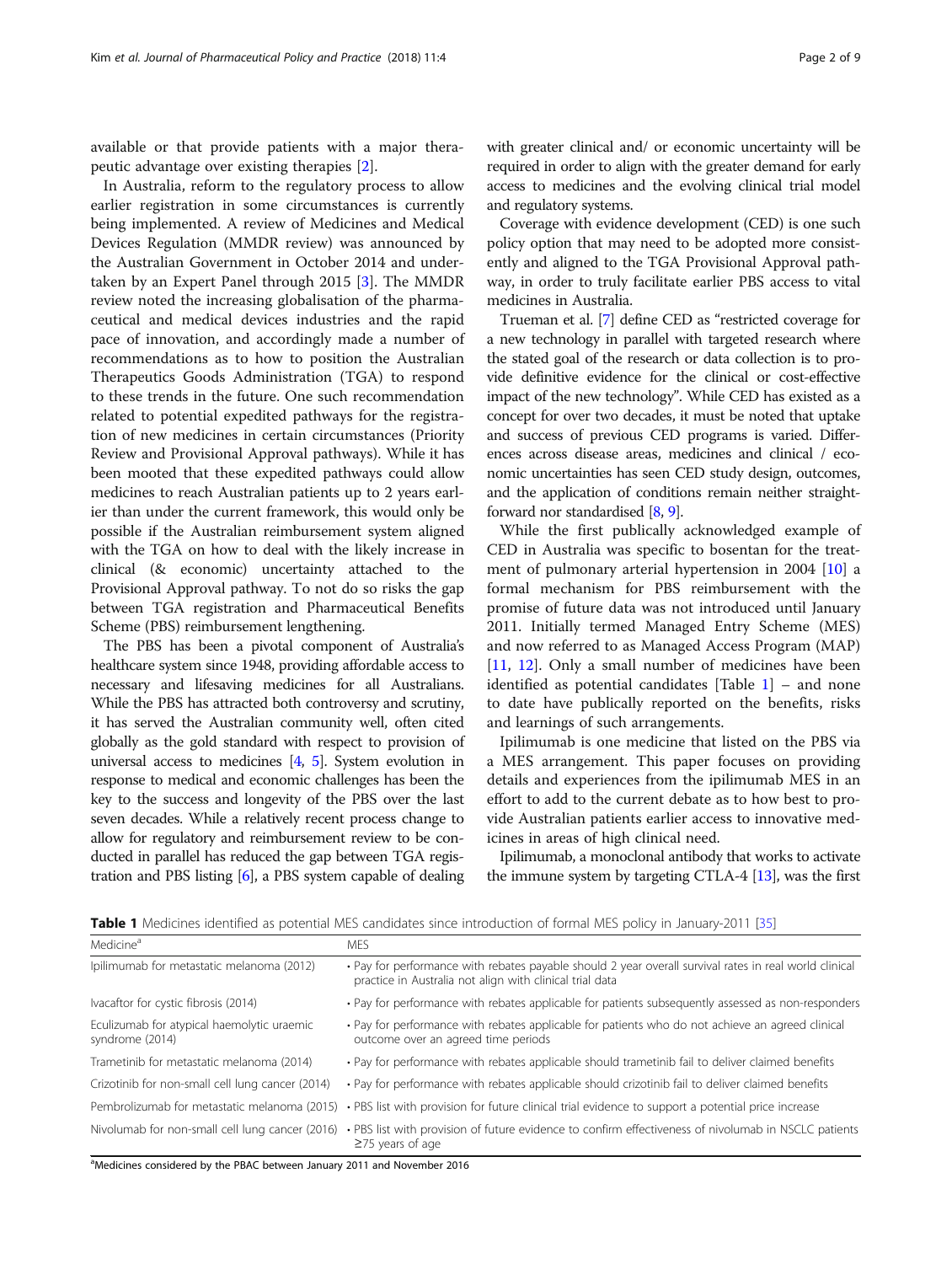immunotherapy listed on the PBS for the treatment of metastatic melanoma [\[14,](#page-7-0) [15\]](#page-7-0). The PBS listing for ipilimumab was conditional on the sponsor providing future overall survival (OS) evidence to support/ confirm the proposed cost-effectiveness of this medicine in the treatment of Australian patients with metastatic melanoma.

The geographical location of Australia coupled with a large Caucasian population means that the incidence of melanoma in Australia is among the highest in the world. It is estimated that 13,941 new cases of melanoma skin cancer will be diagnosed in Australia in 2017, translating to an age–standardised incidence rate of 50 cases per 100,000 persons [[16](#page-8-0)] – almost quadruple that observed in Europe (13.2 per 100,000) [[17](#page-8-0)].

Until recently, survival for patients with metastatic melanoma in Australia was very poor as available funded treatments (radiation, surgery and chemotherapy using dacarbazine) were largely ineffective [[18](#page-8-0)]. However the potential for improved survival for Australian patients increased recently with the inclusion of innovative immunotherapies on the Australian Government's subsidised reimbursement list – the PBS. Ipilimumab was the first immunotherapy available via the PBS, listing on August 1, 2013, with pembrolizumab and nivolumab (highly specific programmed death-1 [PD-1] immune checkpoint inhibitors), following in 2015 [[14](#page-7-0), [15,](#page-7-0) [19,](#page-8-0) [20](#page-8-0)].

Historically, medicines used for the treatment of metastatic melanoma were largely ineffective. Korn et al. [\[21](#page-8-0)] reported a historical 2-year overall survival of 8.1% based on a pooled meta-analyses of 42 clinical trials in metastatic melanoma. The ipilimumab clinical trial (NCT00094653) used for initial regulatory approval [[22](#page-8-0)] in Australia demonstrated an overall survival (OS) rate of 23.5% at 2 years (ITT analysis) [\[13\]](#page-7-0). As ipilimumab is a novel medicine compared to traditional chemotherapies there was some uncertainty expressed by Australian reimbursement authorities (the Pharmaceutical Benefits Advisory Committee, PBAC) as to how trial results would translate into real world clinical practice. The PBAC were accepting of ipilimumab's manageable and controllable safety profile and also considered that the key clinical trial delivered evidence of a plateau effect with ipilimumab treatment [[14](#page-7-0)]. However, while the PBAC acknowledged that there was some evidence that the effect was durable, they also noted that the magnitude of the benefit remained a source of uncertainty with modelled survival curves at the end of the time horizon driven by extremely small patient numbers [\[14\]](#page-7-0). The PBAC, although concerned about the cost-effectiveness of ipilimumab if the claimed survival gain was not observed in practice, recommended the listing of ipilimumab for metastatic melanoma, subject to a risk-sharing arrangement to confirm the predicted cost-effectiveness of ipilimumab. Specifically, the PBAC requested the implementation of a mechanism to verify the anticipated OS benefits of ipilimumab in real world clinical practice in Australia [\[14](#page-7-0)]. Post the PBAC recommendation the sponsor and representatives from the PBAC and Department of Health met and discussed the framework of the ipilimumab MES (MAP).

It was agreed that in order to address the concerns of the PBAC, OS at 2-years was to be assessed in the 'realworld' setting for all patients initiated on ipilimumab during the first full year of PBS listing. The results would then be compared to the 2 year OS data from the key ipilimumab clinical trial (NCT00094653), with the sponsor to rebate the cost of difference in performance between observed versus predicted OS benefits of ipilimumab should observed OS be less than that seen in the key clinical trial. Safety parameters were not included as this was not identified as a major source of uncertainty for the PBAC.

## **Methods**

All unresectable stage IIIc/ IV metastatic melanoma patients treated with at least one dose of ipilimumab therapy in Australia from the PBS listing date to a time point 12 months later (i.e. from 1-Aug-2013 to 31-Jul-2014) were invited to participate.

All medical oncologists initiating patients on ipilimumab during the 1-year enrolment period were asked to register through a website and complete online training prior to prescribing ipilimumab. Upon receipt of the PBS listing date, all identified treating oncologists received a letter notifying them of the listing date and of the requirement to collect the ipilimumab survival rate at 2 years post treatment initiation. The letter also contained instructions on how to prescribe ipilimumab and how to register patients on the website. Requirements of the program were also disseminated through professional channels, face-to-face interactions, and through medical information.

Registration of patients on the website required patient consent in order to perform the 2 year follow up. Personal details such as name, date of birth and address were not captured and instead each patient was given a unique reference identification number. Ordering of ipilimumab by the pharmacist triggered dispatch of the medicine and receipt by the pharmacist no later than the following working day. The date of first dispatch was used as proxy for the first infusion date.

Participating sites and treating oncologists were prompted via email to review the patient's medical record in order to provide the survival status of their patients at 2 years post first infusion date. A second e-mail was automatically sent if the physician had not entered the data within 2 weeks of the 2 year anniversary. Follow up phone calls or visits were performed if responses were not received within 2 weeks of the second e-mail.

Outcome (alive, dead or lost to follow-up) was recorded along with date of outcome. Patients with unknown status were recorded as unconfirmed outcomes status. As the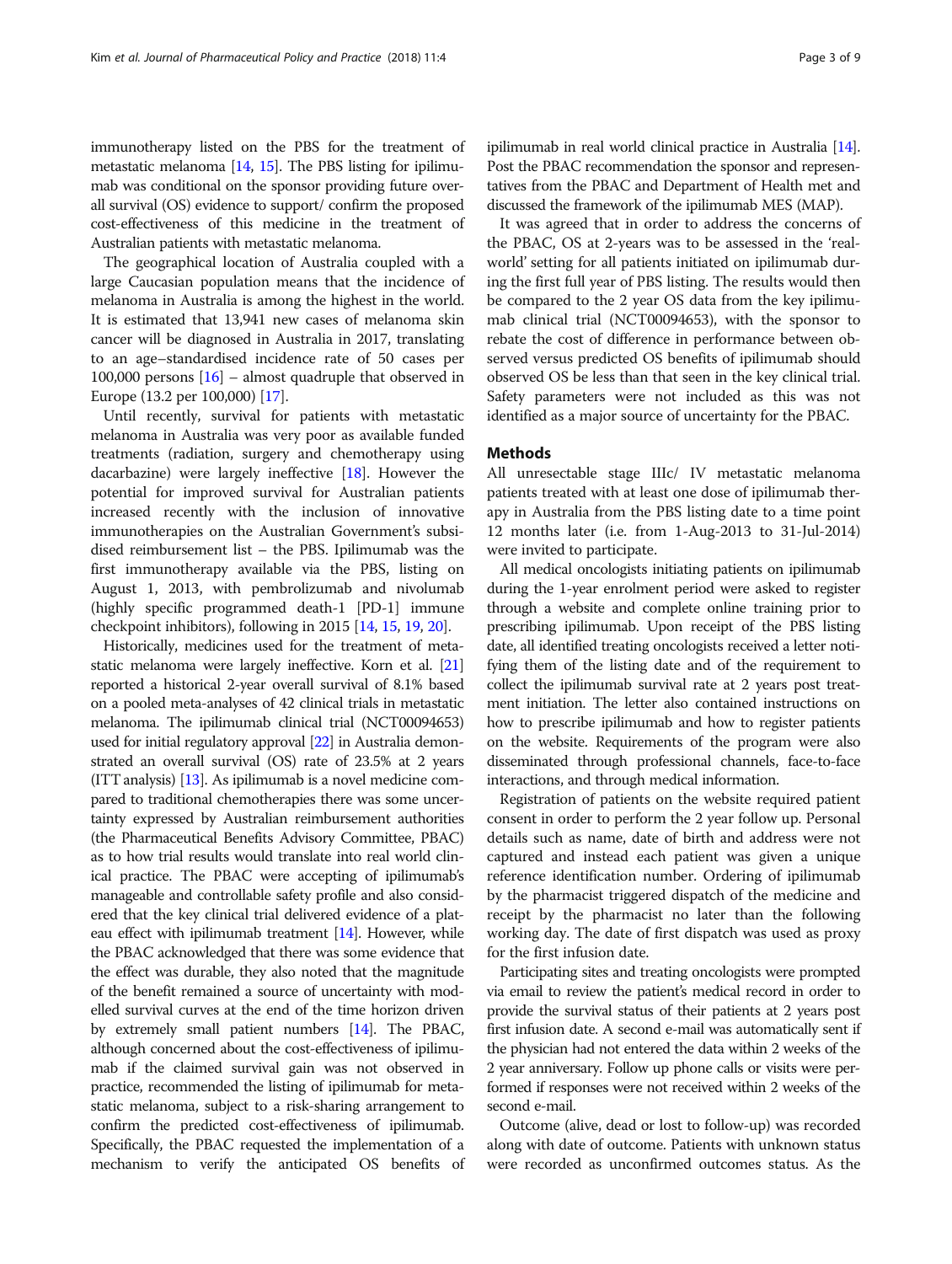sponsor was required to provide a report to the PBAC no later than 60 business days after the end of Year 3 (21-October- 2016), a cut-off date of 23-Sep-2016 was set for the data gathering, allowing for 4 weeks of follow-up and resolution of queries.

In line with the agreed MES (MAP) requirements, a 2 year OS estimate was calculated, including number of patients alive, dead or lost to follow up at the two year time point. Descriptive statistics (e.g. age, weight, gender) and an analysis of the representativeness of the patients (proportion providing informed consent, rural vs urban, public vs private institutions) was also conducted. It is important to note that no data was collected on dosing, treatments received concomitantly or post ipilimumab, nor occurrence of adverse events.

The data was initially reported using summary statistics for each demographic variable: age, body weight, gender, hospital type (private/public) and community setting (rural/urban). Age and body weight was split up into three categories in order to examine the survival and mortality rates. Standard Kaplan-Meier survival analysis [[23](#page-8-0)] was also performed, as was Cox regression modelling [[23](#page-8-0)] in order to examine the relationship between mortality and baseline characteristics: age, bodyweight, Eastern Cooperative Oncology Group (ECOG) performance status [[24](#page-8-0)], metastatic (M) stage [\[25](#page-8-0)], whether patients had prior brain metastases, whether patients had been treated with systemic therapy prior to receiving ipilimumab, whether patients were treated in a private hospital vs public hospital and whether patients were treated in a rural or urban setting. Data analyses were performed using SAS 9.2 on a Windows 7 platform.

## Results

From 1-Aug-2013 to 31-Jul-2014, a total of 913 Australian metastatic melanoma patients were registered on the website. Of these, two patients declined to participate and one patient passed away before the medicine was dispatched, leaving a total of 910 evaluable patients. The outcome status for 159 patients was not obtained at the time of data base lock, leaving 751 patients with evaluable follow-up response (refer to Fig. 1 for patient disposition).

Review of the baseline characteristics of the evaluable population (Table 2) revealed that two-thirds of patients were aged over 60 with the average age being 63.3. The cohort population was predominantly male (70.1%) with the mean body weight recorded as 80.9 kg. The vast majority of patients had an ECOG performance status of 0 or 1 (i.e. 90.4% were categorised as active or restricted) with the remaining 9.6% categorised as ECOG performance status 2 or above (i.e. self-care capable, limited selfcare capable or disabled). With regards to M stage disease classification, 74.6% of the evaluable population were deemed to be M1c, 17.2% were classified as M1b,



Table 2 Baseline characteristics and demographics

|                                                                                          | Summary<br>statistic | Retrieval of<br>2 Year OS data |
|------------------------------------------------------------------------------------------|----------------------|--------------------------------|
| Age (years)                                                                              |                      |                                |
| Mean (sd)                                                                                | 63.3 (13.0)          |                                |
| < 40 years                                                                               | 53 (5.8%)            | 41 (77.4%)                     |
| 40-60 years                                                                              | 256 (28.1%)          | 211 (82.4%)                    |
| $>60$ years                                                                              | 601 (66.0%)          | 499 (83.0%)                    |
| Body weight (kg)                                                                         |                      |                                |
| Mean (sd)                                                                                | 80.9 (17.8)          |                                |
| < 70 kg                                                                                  | 246 (27.0%)          | 199 (80.9%)                    |
| 70-90 kg                                                                                 | 412 (45.3%)          | 349 (84.7%)                    |
| > 90 kg                                                                                  | 252 (27.7%)          | 203 (80.6%)                    |
| Gender                                                                                   |                      |                                |
| Female                                                                                   | 271 (29.9%)          | 221 (81.6%)                    |
| Male                                                                                     | 635 (70.1%)          | 528 (83.3%)                    |
| ECOG performance status                                                                  |                      |                                |
| Active                                                                                   | 351 (38.7%)          | 293 (83.5%)                    |
| Restricted                                                                               | 468 (51.7%)          | 65 (90.3%)                     |
| Self-care capable                                                                        | 73 (8.1%)            | 379 (81.0%)                    |
| Limited self-care capable                                                                | 13 (1.4%)            | 11 (84.6%)                     |
| Disabled                                                                                 | $1(0.1\%)$           | 1 (100%)                       |
| M Status                                                                                 |                      |                                |
| M1a (distant skin, subcutaneous<br>or nodal metastases)                                  | 74 (8.2%)            | 63 (85.2%)                     |
| M1b (lung metastases)                                                                    | 156 (17.2%)          | 124 (79.5%)                    |
| M1c (All other visceral metastases or any distant<br>metastases with elevated serum LDH) | 676 (74.6%)          | 562 (83.3%)                    |
| Previous brain metastases                                                                |                      |                                |
| No                                                                                       | 644 (71.1%)          | 517 (80.3%)                    |
| Yes                                                                                      | 262 (28.9%)          | 232 (88.9%)                    |
| Treatment naïve                                                                          |                      |                                |
| No                                                                                       | 333 (36.7%)          | 278 (83.7%)                    |
| Yes                                                                                      | 573 (63.3%)          | 471 (82.2%)                    |
| Hospital                                                                                 |                      |                                |
| Private                                                                                  | 301 (35.6%)          | 242 (80.1%)                    |
| Public                                                                                   | 544 (64.4%)          | 456 (84.0%)                    |
| Community                                                                                |                      |                                |
| Rural                                                                                    | 199 (23.5%)          | 169 (84.9%)                    |
| Urban                                                                                    | 647 (76.5%)          | 529 (81.9%)                    |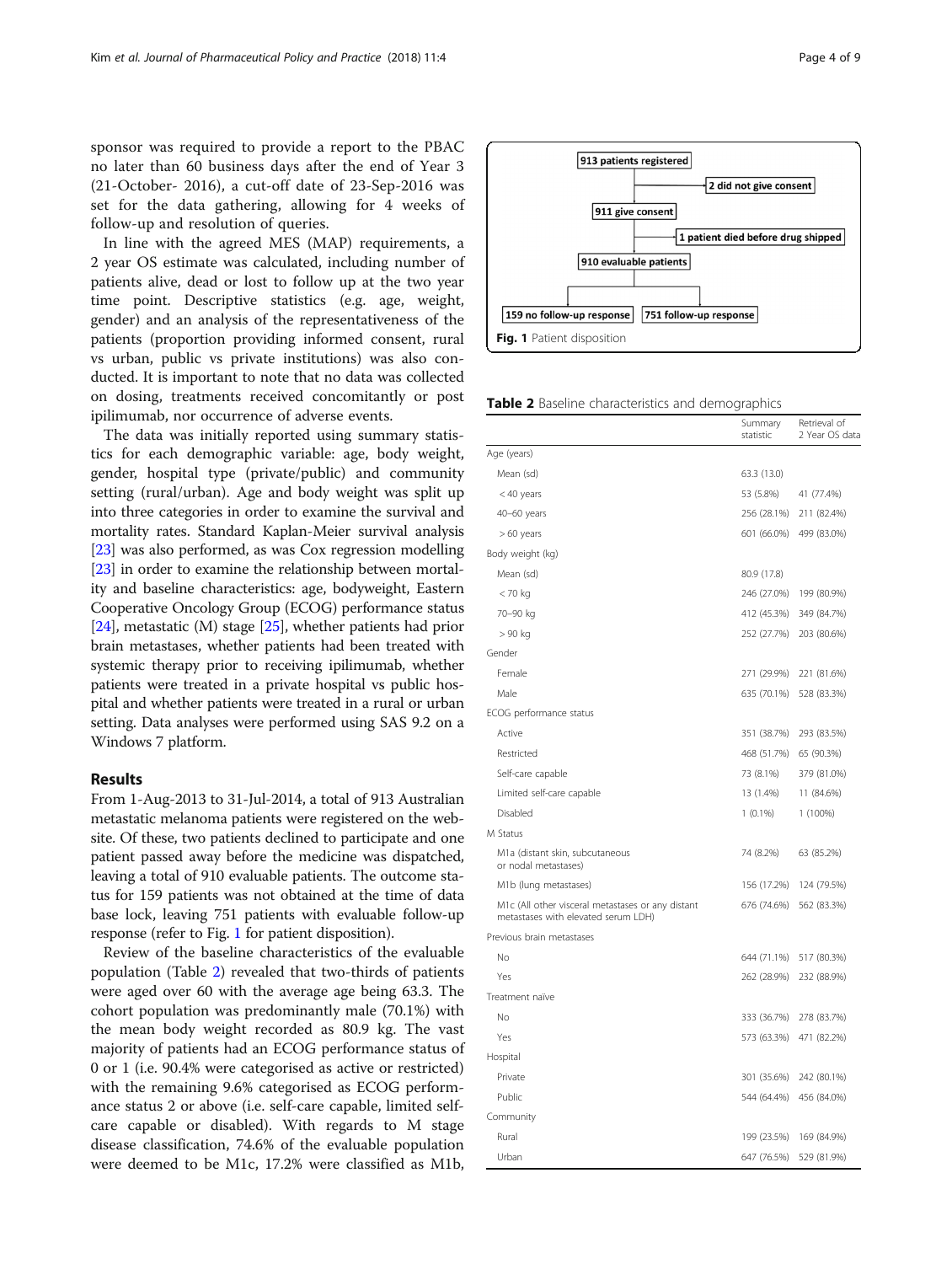with the remaining 8.2% assessed as M1a. A total of 28.9% of patients had experienced previous brain metastases, with 63.3% of the evaluable cohort recorded as treatment naïve in the metastatic melanoma setting. A majority of patients lived in an urban setting (76.5%) and received treatment via the Australian public hospital system (64.4%). Retrieval of outcome data was comparable across all baseline disease characteristics and demographic variables, ranging from 77.4% to 100%.

At the 2 year anniversary post treatment initiation, the survival rate in patients who provided consent was 23.9% (218/911). Among evaluable patients, 24.0% (214/ 910) were confirmed alive at or beyond the 2 year anniversary, 52.3% (476/910) were confirmed deceased prior to the 2 year anniversary and 6.3% (57/910) were confirmed lost to follow-up by the treating physician. There was no response from the treating physician regarding the status of the remaining 17.5% (159/910) patients. Depending upon how patients without 2 year OS data were incorporated into the evaluable patients' calculations, the real-world 2 year OS rate could potentially be as high as 29.0% (218/751, removing patients for which there was no response), with the Kaplan-Meier analysis (taking censoring into account) estimating the OS to be 34.2% at 2 years (Fig. [2\)](#page-5-0).

\* The Kaplan-Meier curves for overall survival from the pivotal clinical trial reported by Hodi et al. [[13\]](#page-7-0) and Schadendorf et al. [\[26](#page-8-0)] for ipilimumab are also displayed in Fig. [2](#page-5-0) as reference curves.

Age, weight and gender were not shown to be predictors of survival (Table [3\)](#page-5-0). The results do however suggest a potential relationship between ECOG performance status and survival. Forty-one percent of patients classified as ECOG 0 were alive 2 years post ipilimumab treatment initiation. This figure decreased to 24% for patients classified as ECOG 1, 9% for ECOG 2 patients and 0% for ECOG 3–4 patients (Fig. [3a](#page-6-0)). Statistical analysis demonstrated that there is a significant difference in OS across ECOG performance status  $(p < 0.0001$ ; Table [3](#page-5-0)).

Likewise, when examining results according to Mstaging of the disease, a significant drop in survival was seen with increasing M-stage. A two-year OS rate of 49.2% was recorded for patients with M-stage = M1a. This decreased to 39.5% for patients with M-stage = M1b disease and decreased again to 24.4% for patients with M-stage = M1c (Fig.  $3b$ ). Statistical analysis revealed that there is a significant difference between in OS across M-stage status ( $p = 0.0005$ ; Table [3\)](#page-5-0).

Patients with prior brain metastases were demonstrated to have a higher mortality rate when compared to those without brain metastases (72.0% vs 59.5%; Fig. [3c](#page-6-0)), although this difference did not reach statistical significance  $(p = 0.2622;$  Table [3](#page-5-0)).

The survival rate for patients who had been previously treated with systemic therapy in the metastatic setting was lower (23.0%) when compared to patients who were treatment naïve  $(32.5\%; Fig. 3d)$  $(32.5\%; Fig. 3d)$ , with this difference reaching statistical significance ( $p = 0.0114$ ; Table [3](#page-5-0)).

No statistical difference in OS was observed for patients treated in a public vs a private hospital, nor for patients treated in a rural vs urban setting (public vs private hospital  $p = 0.7601$ , urban vs rural setting  $p = 0.5048$ ; Table [3\)](#page-5-0).

### **Discussion**

Increasing patient and clinician demand for early access to medicines that promise significant clinical advances, together with an evolving clinical trial model, has led to the establishment of fast-track regulatory pathways for breakthrough therapies in areas of high clinical need.<sup>1</sup>

In order for changes to the Australian regulatory system to truly translate to earlier access to innovative medicines for Australian patients, a reimbursement pathway capable of dealing with increased levels of uncertainty is also required. While acknowledging that this may not be possible in every instance, one potential method of dealing with uncertainty is to provide initial coverage with the promise of future clinical trial or real-world data [[27](#page-8-0), [28](#page-8-0)]. While the Australian reimbursement system allows for this through a PBAC MES mechanism (now also referred to as MAP) [[29](#page-8-0)], uptake has been limited (Table [1\)](#page-1-0) and public details virtually non-existent. This lack of transparency has been cited as a major drawback because it precludes public understanding of the ways in which decisions about initial and continued funding are made [[12](#page-7-0)]. A greater understanding of the pros and cons of earlier funding coverage under the current system would assist with any evolution required to improve the MES (MAP) system and/or better align with the proposed MMDR provisional TGA registration process. It is important to note that the aim of this paper was to present results for the ipilimumab case and for a more fulsome discussion and debate in this important area of policy evolution, the perspectives of clinicians, Government, industry groups and patients are also needed.

Results from a phase III randomised controlled trial (NCT00094653) demonstrated significant OS benefits associated with ipilimumab treatment that are maintained beyond 2 years in greater than 23% of patients [[13\]](#page-7-0). This data led to ipilimumab being approved for registration in Australia on July 5, 2011, for treatment of patients with unresectable or metastatic melanoma. This data was also reviewed for Government reimbursement by the PBAC on three separate occasions in July 2011 [[30\]](#page-8-0), March 2012 [[31](#page-8-0)] and November 2012 [[14\]](#page-7-0), before listing on the PBS August 1, 2013.

In their review of each of the applications for reimbursement, the PBAC expressed concern about the cost-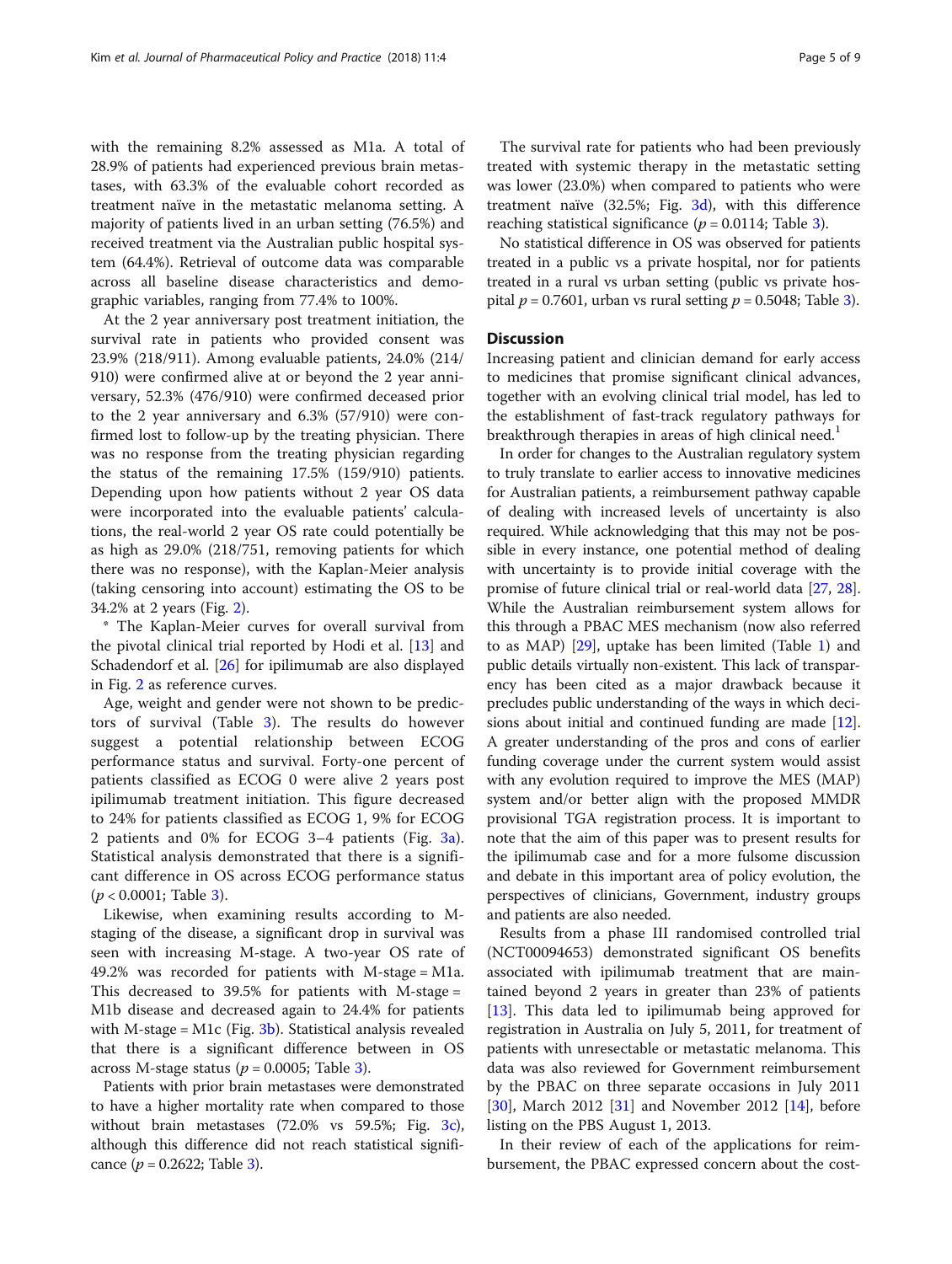<span id="page-5-0"></span>

effectiveness of ipilimumab should the claimed survival gain not be observed in clinical practice. The November 2012 meeting saw the PBAC recommend PBS listing for ipilimumab on the proviso that a MES risk-sharing arrangement be established with the sponsor to develop a mechanism by which to verify the OS benefits of ipilimumab in real-world clinical practice in Australia [\[14](#page-7-0)]. The sponsor developed a protocol that would determine the 2 year OS rate specific to all Australian metastatic

Table 3 Cox regression analysis

| Parameter tested                          | p-value Hazard ratio<br>[95% CI] (if relevant) |  |
|-------------------------------------------|------------------------------------------------|--|
| Age                                       | $p = 0.1644$                                   |  |
| Body weight                               | $p = 0.4476$                                   |  |
| Gender                                    | $p = 0.1750$                                   |  |
| Female vs Male                            | 1.163 [0.94; 1.45]                             |  |
| ECOG performance status                   | p < 0.0001                                     |  |
| 1: Restricted vs 0: Active                | 1.76 [1.42; 2.18]                              |  |
| 2: Self-care capable vs 0: Active         | 3.00 [2.13; 4.22]                              |  |
| 3: Limited self-care capable vs 0: Active | 6.91 [3.64; 13.11]                             |  |
| 4: Disabled vs 0: Active                  | 629.65 [56.44; 7024.33]                        |  |
| M Status                                  | $p = 0.0005$                                   |  |
| M <sub>1</sub> a vs M <sub>1</sub> c      | $0.54$ $[0.43; 0.81]$                          |  |
| M <sub>1</sub> b vs M <sub>1</sub> c      | 0.66 [0.36; 0.82]                              |  |
| Previous brain metastases                 | $p = 0.2622$                                   |  |
| No vs Yes                                 | $0.88$ [0.71; 1.10]                            |  |
| Treatment naive                           | $p = 0.0114$                                   |  |
| No vs Yes                                 | 1.29 [1.06; 1.57]                              |  |
| Hospital                                  | $p = 0.7601$                                   |  |
| Private vs Public                         | $0.965$ $[0.77; 1.21]$                         |  |
| Community                                 | $p = 0.5048$                                   |  |
| Urban vs Rural                            | 1.07 [0.88; 1.31]                              |  |

melanoma patients initiated on ipilimumab in the first full year of PBS listing.

Results from all Australian patients initiated on ipilimumab in the first year of PBS listing demonstrate a 2 year OS rate of at least 23.9% and potentially as high as 34.2%. This real-world OS rate compares favourably with the key ipilimumab clinical trial data (NCT00094653) demonstrating an OS rate of 23.5% at 2 years [[13](#page-7-0)], and supports the original claim by the sponsor that ipilimumab is a costeffective option in the Australian setting [[32\]](#page-8-0).

The results from the experiences of this Australian MES provide important insights on a number of levels. Firstly, the real world evidence support the OS results derived from the key ipilimumab registrational study (NCT00094653); secondly, the data results confirm that disease state is a predictor of survival rate; and thirdly, the proactive collaboration between the sponsor and Australian payer on this project demonstrates that pragmatic solutions can be found for any remaining clinical and/or economic uncertainty, thereby benefitting patients through earlier access to subsidised medicines.

While results for this project support the use of provisional funding to allow earlier access to innovative medicines in areas of high clinical need, it does not necessarily translate that this is the solution every time. Indeed, as cited by Garrison et al., "It is critical for policy makers to recognise the benefits, limitations and methodological challenges in using RW data, and the need to consider carefully the costs and benefits of different forms of data collection in different situations" [[27](#page-8-0)].

With specific regards to the ipilimumab PBS MES (MAP), there were a number of significant learnings that could be utilised in the consideration and construction of future provisional reimbursement arrangements. To fully gauge the success or otherwise of this MES (MAP) and potential for improvements in the future, perspectives of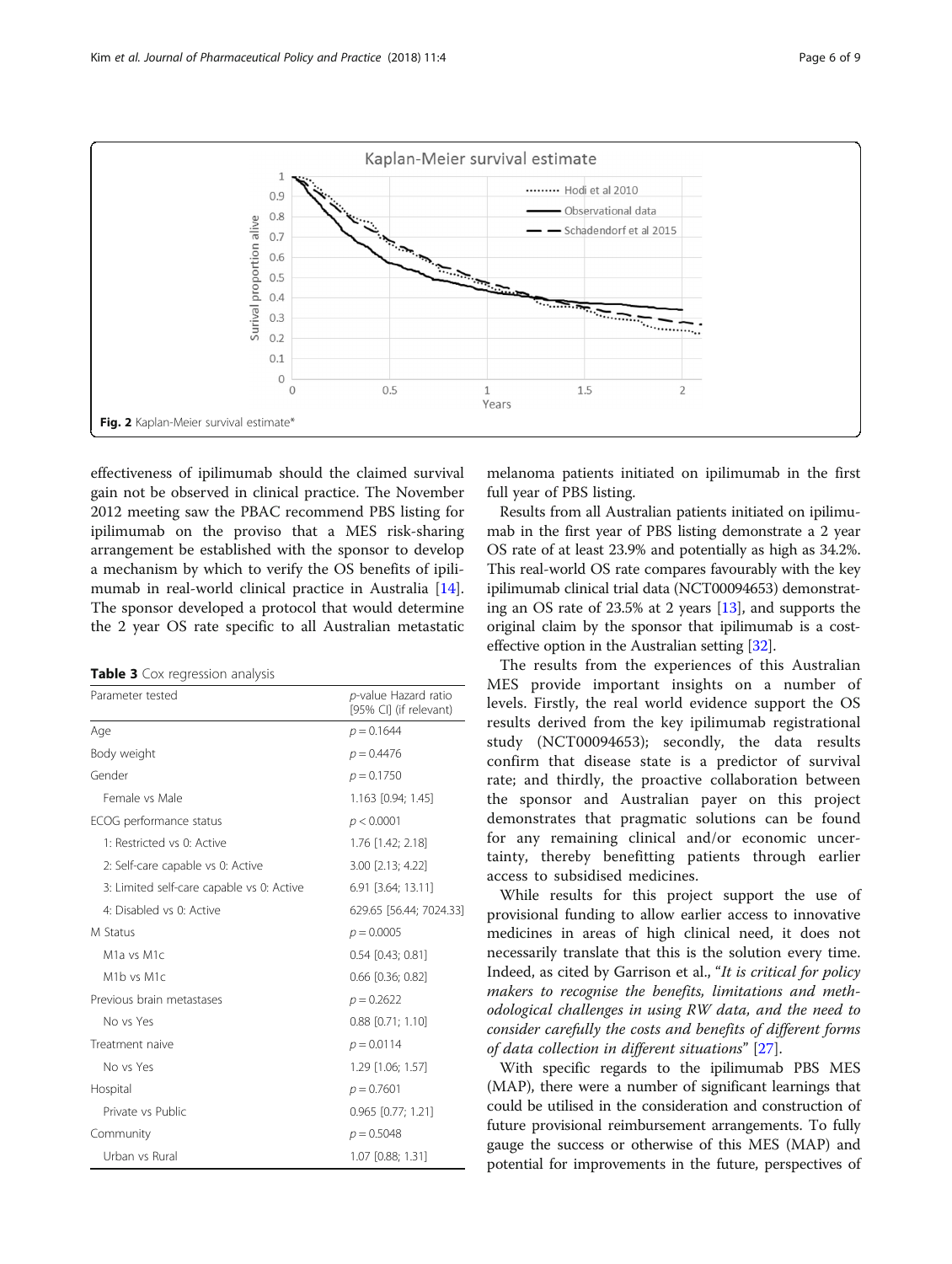a

b

<span id="page-6-0"></span>

0% 0% 1st line? No 1st line? M<sub>1</sub> Yes  $M1a$ M<sub>1</sub> 日Alive **Dead** S Lost to follow-up 图 Alive Dead S Lost to follow-up Fig. 3 Survival by demographic variables. a Survival by ECOG performance status, b Survival by metastatic status, c Survival by brain metastases and **d** Survival by treatment naïve/experienced

the Australian payer, clinicians, patients and industry would also be of benefit.

The inherent inability of real world data to directly mirror the strong internal validity of a clinical trial is a significant risk to being able to answer the research question. In the case of the ipilimumab PBS MES, there was likely to be an initial cohort of patients that were extremely unwell due to the lack of an effective PBS listed therapy prior to ipilimumab PBS listing. In general the disease level of patients who received ipilimumab in the real world life cohort could be considered worse, with 9.4% having an ECOG status of 2 (Self-care capable) or 3 (Limited self-care capable) at baseline compared to 1.2% observed in the key ipilimumab clinical trial data (NCT00094653). In addition more patients in the real world cohort had previous brain metastases compared to the trial population (28.9% vs 11.4%). This potential negative impact on the OS numbers may have been countered by the availability of medicines not listed on the PBS and used post ipilimumab (e.g. dabrafenib, trametinib, pembrolizumab & nivolumab via compassionate access programs). The potential to tease out the impact of these factors on the 2 year survival rate is not

possible within the context of this report. With hindsight the authors would have allowed for the capture of additional details with regards to the patient's treatment history prior to and/or post ipilimumab therapy. A recommendation would be that any future design of MESs (MAPs) need to explicitly define the research question and factor in potential unintended consequences associated with treating patients in the real world setting and changing practices in the disease area of interest.

Setting up of the MES (MAP) was both resource intensive and costly, and to do so on a regular basis and across multiple jurisdictions is likely not seen by sponsor companies as sustainable. While the conditions of the program in relation to obtaining 2 year survival data were clearly stated at the time of clinician/patient enrolment, unconfirmed outcomes status was approximately 40% at the 2 year anniversary of the program (end of July 2016). Significant effort and resources were required to gather the full set of data presented in this manuscript. Despite this, 17.5% of patients remained classified as having an "unconfirmed outcome". The general feedback from physicians was that it was difficult to locate patients' medical records to determine survival status without exact personal information such as date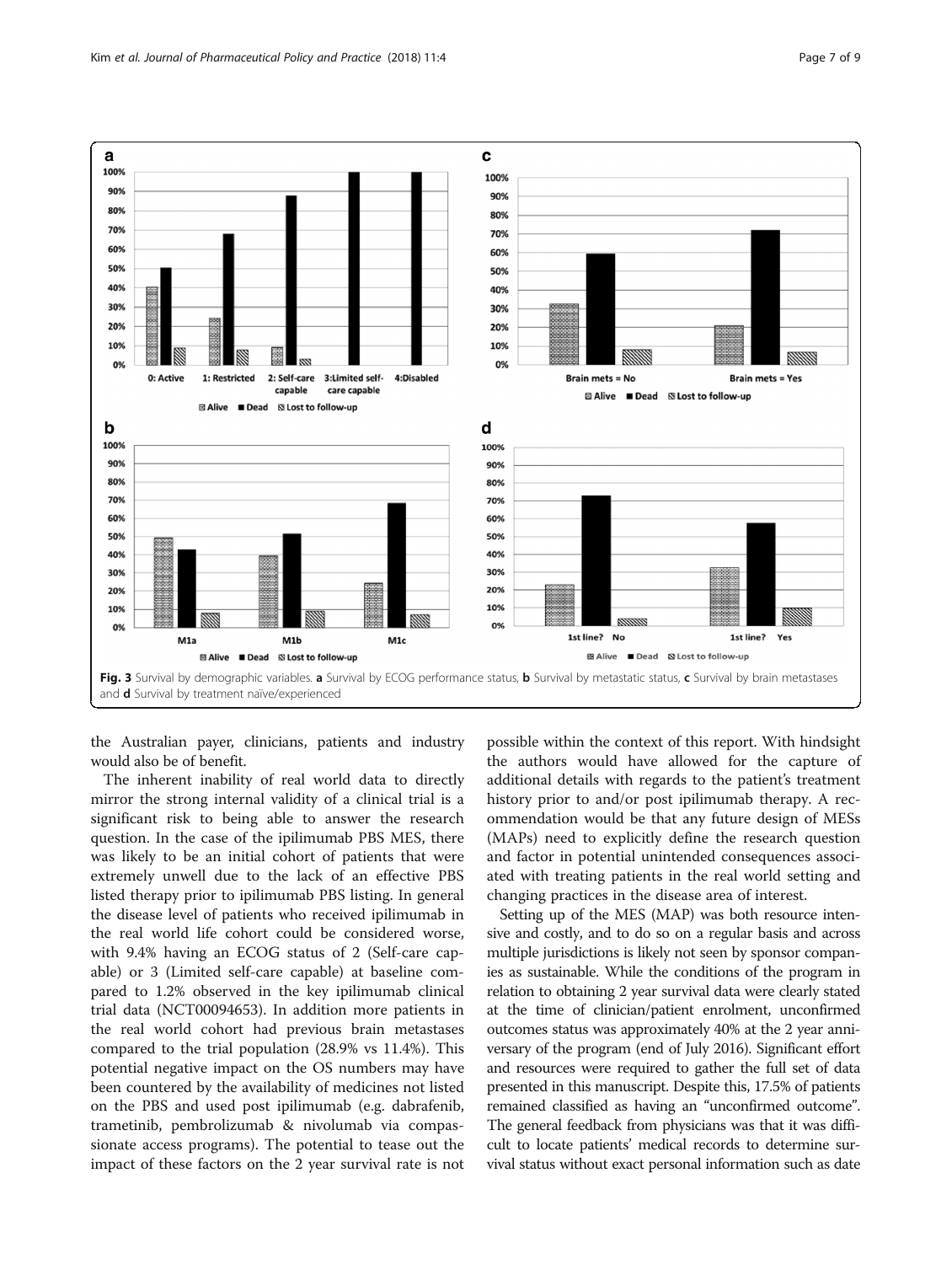<span id="page-7-0"></span>of birth. The authors strongly advise that any future MESs (MAPs) establish robust and comprehensive reporting systems as a key component of the undertaking. Not only will it save significant time at the back end of the project, but will allow for greater confidence in the results.

While the ipilimumab MES (MAP) was established as a pragmatic solution to delivering access to Australian patients in the face of data uncertainty, it was raised and implemented as a last resort option. The PBAC had rejected the sponsor's reimbursement submission 3 times over 2 years in the lead-up to the MES (MAP). Earlier discussions as to the potential value and viability of a MES (MAP) for ipilimumab could have led to an earlier PBS listing. With the likely imminent introduction of provisional registration in Australia via the MMDR review, discussions specific to provisional reimbursement/ MAPs ideally need to occur prior to PBAC submissions and /or after a first-time PBAC rejection.

## Conclusion

In conclusion, the advocacy, clinical trial and regulatory environment has moved significantly in recent years towards the concept of early access for breakthrough medicines in areas of high clinical need. While the Australian reimbursement system has investigated MES (MAP) as a way to provide Australian patients early access to innovative medicines in the face of clinical and/or economic uncertainty, experiences are not extensive and publically available learnings are limited. The ipilimumab MES (MAP) described in this paper is the first such example to be published and not only illustrates that such arrangements can work successfully, but also provides valuable learnings. Clearly more work in this space is required, especially with the recent advent of a provisional TGA registration pathway. Additional transparency from other Australian MESs (MAPs), together with learnings from the patient, clinician, industry and payer's perspective are also needed to ensure the environmental push for earlier access to breakthrough medicines can be fully explored.

## **Endnotes**

<sup>1</sup>It is relevant to note that recent reviews of the US [[33\]](#page-8-0) and Canadian [[34](#page-8-0)] fast track regulatory programs revealed that not all medicines delivered significant advances.

#### Abbreviations

CED: Coverage with Evidence Development; ECOG: Eastern Cooperative Oncology Group; EMA: European Medicines Agency; FDA: Food & Drug Administration; MAP: Managed Access Program; MES: Managed Entry Scheme; MMDR: Medicines and Medical Devices Regulation; OS: Overall Survival; PBAC: Pharmaceutical Benefits Advisory Committee; PBS: Pharmaceutical Benefits Schedule; RW: Real World; TGA: Therapeutic Goods Administration

#### Availability of data and materials

The datasets used and/or analysed during the current study are available from the corresponding author on reasonable request.

#### Authors' contributions

All authors read and approved the final manuscript.

#### Ethics approval and consent to participate

This study was conducted as a condition of ipilimumab PBS listing. Registration of patients required patient consent in order to perform the 2 year follow up. Personal details such as name, date of birth and address were not captured and instead each patient was given a unique reference identification number.

#### Consent for publication

Not applicable.

#### Competing interests

All authors are employed by Bristol-Myers Squibb Australia.

Received: 14 June 2017 Accepted: 25 January 2018 Published online: 13 February 2018

#### References

- 1. US Food and Drug Administration website. [https://www.fda.gov/Drugs/](https://www.fda.gov/Drugs/ResourcesForYou/Consumers/ucm143534.htm) [ResourcesForYou/Consumers/ucm143534.htm](https://www.fda.gov/Drugs/ResourcesForYou/Consumers/ucm143534.htm) The FDA's Drug Review Process: Ensuring Drugs Are Safe and Effective. Accessed 21 Nov 2017.
- 2. European Medicines Agency website. [http://www.ema.europa.eu/ema/](http://www.ema.europa.eu/ema/index.jsp?curl=pages/news_and_events/news/2015/07/news_detail_002381.jsp&mid=WC0b01ac058004d5c1) [index.jsp?curl=pages/news\\_and\\_events/news/2015/07/news\\_detail\\_002381.](http://www.ema.europa.eu/ema/index.jsp?curl=pages/news_and_events/news/2015/07/news_detail_002381.jsp&mid=WC0b01ac058004d5c1) [jsp&mid=WC0b01ac058004d5c1](http://www.ema.europa.eu/ema/index.jsp?curl=pages/news_and_events/news/2015/07/news_detail_002381.jsp&mid=WC0b01ac058004d5c1) Fast track routes for medicines that address unmet medical needs. Accessed 21 Nov 2017.
- 3. Australian Government, Department of Health website. [http://www.health.](http://www.health.gov.au/internet/main/publishing.nsf/content/expert-review-of-medicines-and-medical-devices-regulation/) [gov.au/internet/main/publishing.nsf/content/expert-review-of-medicines](http://www.health.gov.au/internet/main/publishing.nsf/content/expert-review-of-medicines-and-medical-devices-regulation/)[and-medical-devices-regulation/](http://www.health.gov.au/internet/main/publishing.nsf/content/expert-review-of-medicines-and-medical-devices-regulation/) Expert Review of Medicines and Medical Devices Regulation. Accessed 21 Nov 2017.
- Langley PC. Focusing Pharmacoeconomic activities: reimbursement or the drug life cycle? Curr Med Res Opin. 2004;20(2):181–8.
- 5. Yang B, Bae E, Kim J. Economic evaluation and pharmaceutical reimbursement reform in South Korea's national health insurance. Health Aff. 2008;27(1):179–87.
- Cook G, Kim H. From regulatory approval to subsidized patient access in the Asia-Pacific region: a comparison of systems across Australia, China, Japan, Korea, New Zealand, Taiwan, and Thailand. Value Health Reg Issues. 2015;6C:40–5.
- 7. Trueman P, Grainger DL, Downs KE. Coverage with evidence development: applications and issues. Int J Tech Assess Health Care. 2010;26:1.
- 8. Bishop D, Lexchin J, Politics and its intersection with coverage with evidence development: a qualitative analysis from expert interviews. BMC Health Serv Res. 2013;13:88.
- 9. Miller FG, Pearson SD. Coverage with evidence development: ethical issues and policy implications. Med Care. 2008;46:746–51.
- 10. Wlodarczyk, Cleland L, Keogh A, KD MN, Perl K, Weintraub RG, et al. Public funding of bosentan for the treatment of pulmonary arterial hypertension in Australia; cost-effectiveness and risk sharing. PharmacoEconomics. 2006;24:903–15.
- 11. Wonder M, Backhouse ME, Sullivan SD. Australian managed entry scheme: a new manageable process for the reimbursement of new medicines? Value Health. 2012;15(3):586–90.
- 12. Vitry A, Mintzes B, Lipworth W. Access to new cancer medicines in Australia: dispelling the myths and informing a public debate. J Pharm Policy Pract. 2016;9:13.
- 13. Hodi FS, O'Day SJ, McDermott DF, Weber RW, Sosman JA, Haanen JB, et al. Improved survival with Ipilimumab in patients with metastatic melanoma. NEJM. 2010;363:711–23.
- 14. Australian Government, Department of Health website. [http://www.pbs.gov.](http://www.pbs.gov.au/industry/listing/elements/pbac-meetings/psd/2012-11/ipilimumab.pdf) [au/industry/listing/elements/pbac-meetings/psd/2012-11/ipilimumab.pdf.](http://www.pbs.gov.au/industry/listing/elements/pbac-meetings/psd/2012-11/ipilimumab.pdf) Australian Pharmaceutical Benefits Advisory Committee (PBAC) Public Summary Document: Ipilimumab for malignant melanoma November 2012. Accessed 21 Nov 2017.
- 15. Australian Government, Department of Health website. [http://www.pbs.gov.](http://www.pbs.gov.au/pbs/search?term=ipilimumab&search-type=info) [au/](http://www.pbs.gov.au/pbs/search?term=ipilimumab&search-type=info) The Pharmaceutical Benefits Scheme. Accessed 21 Nov 2017.